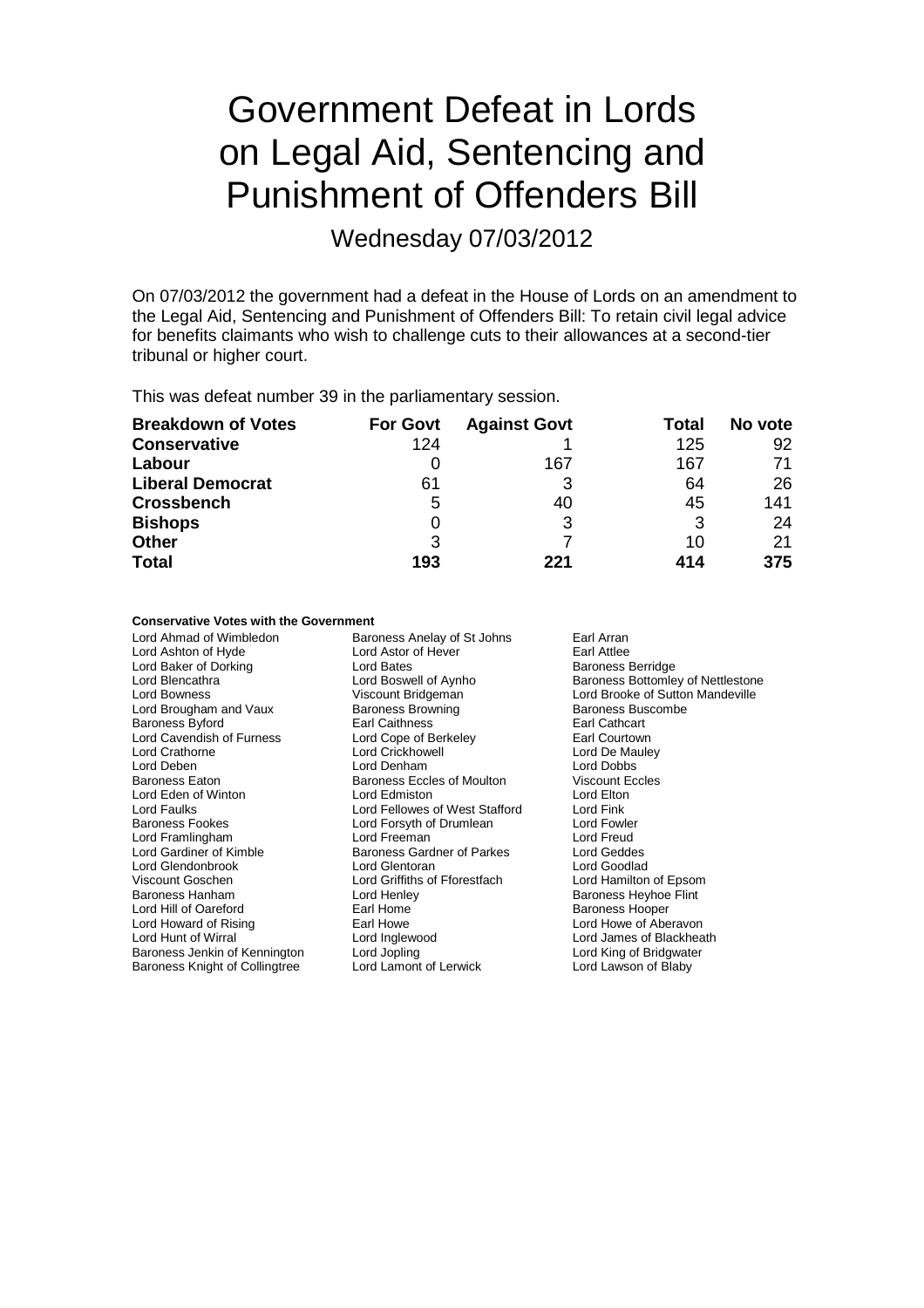- Earl Liverpool **Lord Lord Luke**<br>
Lord MacGregor of Pulham Market Lord Marland<br>
Lord MacGregor of Pulham Market Lord Marland Lord MacGregor of Pulham Market Lord Marland Lord Marlesford Lord Mawhinney Lord Mayhew of Twysden<br>
Duke of Montrose Lord Mayhew of Twysden<br>
Duke of Montrose Lord Moore of Lower Marsh Baroness Morris of Bolton Baroness Neville-Jones **Lord Norton of Louth** Baroness C<br>
Lord Patten **Baroness Perry of Southwark** Lord Popat Lord Patten **Baroness Perry of Southwark Baroness Rawlings Baroness Perry of Southwark** Baroness Rawlings **Lord Ribeiro** Lord Ribeiro **Lord Sanderson of Bowden**<br>
Lord Sassoon **Lord Sexual Sanders** Baroness Seccombe **Lord Selkirk of Douglas** Lord Sassoon **Exercise Seccombe** Lord Selkirk of Douglas<br>
Lord Selsdon **Baroness Shackleton of Belgravia** Baroness Sharoles Lord Selsdon Baroness Shackleton of Belgravia<br>
Baroness Shackleton of Belgravia<br>
Lord Sheikh Lord Shaw of Northstead Lord Sheikh Baroness Shephard of Northwold<br>Earl Shrewsbury Lord Spicer Baroness Stedman-Scott Baroness Stowell of Beeston Lord Strathclyde Cord Taylor Cord Taylor Cord Taylor Cord True<br>
Lord Trimble<br>
Lord Trimble Viscount Trenchard Lord Trimble Lord True Baroness Trumpington **Lord Tugendhat** Communist Communist Viscount Ullswater Baroness Warsi<br>
Lord Wakeham Communist Communist Viscount Ullswater Baroness Verma **Exercise Search State Lord Wakeham** Baroness Warsington Baroness Warsington Baroness Wilcox<br>
Baroness Abreus Baroness Wheatcroft Baroness Wilcox Viscount Younger of Leckie
- Lord Lexden Earl Lindsay Lord Lingfield Lord Moore of Lower Marsh Baroness Morris of E<br>
Lord Norton of Louth Baroness O'Cathain Earl Spicer Early Cord Spicer Baroness Stedman-Scott<br>
Lord Strathclyde Early Lord Taylor of Holbeach Baroness Wheatcroft
	-

#### **Conservative Votes against the Government** Lord Newton of Braintree

#### **Labour Votes with the Government**

#### **-**

### **Labour Votes against the Government**

Lord Berkeley **Lord Bhattacharyya**<br>Baroness Blackstone **Lord Borrie** Lord Browne Lord Campbell-Savours<br>
Lord Clark of Windermere Lord Clinton-Davis Lord Donoughue **Baroness Drake**<br> **Cord Elder** Lord Evans of Watford Viscount Hanworth Lord Harris of Haringey<br>
Lord Hart of Chilton Lord Haskel Baroness Healy of Primrose Hill Baroness Henig<br>Baroness Hollis of Heigham Lord Howarth of Newport Lord Hughes of Woodside Lord Hunt c<br>
Lord Janner of Braunstone Lord Jones Lord Kirkhill **Lord Knight of Weymouth**<br>
Lord Lea of Crondall **Lord Levy** 

Baroness Adams of Craigielea Lord Adonis Lord Ahmed Lord Anderson of Swansea Baroness Andrews Baroness Armstrong of Hill Top<br>
Lord Baroness Andrews Baroness Andrews<br>
Lord Bassam of Brighton Lord Bach **Lord Barnett** Lord Barnett Lord Bassam of Brighton<br>
Lord Berkeley **Lord Barnett** Lord Biston<br>
Lord Biston Lord Borrie **Baroness Blackstone Lord Boyd of Duncansby**<br>
Lord Brennan<br>
Lord Brennan Lord Bradley **Lord Bragg Lord Bradley Cord Brennan**<br>
Lord Brooke of Alverthorpe **Lord Brookman**<br>
Lord Brooke of Alverthorpe **Lord Brookman** Lord Brooke of Alverthorpe Lord Brookman and Lord Brooks of Tremorfacture Lord Brooks of Tremorfacture Lord Brooks of Tremorfacture Lord Brooks of Tremorfacture Lord Brooks of Tremorfacture Lord Brooks of Tremorfacture Lor Lord Clark of Windermere **Lord Clinton-Davis** Lord Collins of Highbury<br>
Baroness Corston **Lord Cunningham** of Felling **Lord Davies of Coity** Baroness Corston **Lord Cunningham of Felling** Lord Davies of Coit<br>
Lord Davies of Oldham **Baroness Dean of Thornton-le-Fylde** Baroness Donaghy Baroness Dean of Thornton-le-Fylde Baroness I<br>Baroness Drake Lord Dubs Lord Elder Temple Guiting Lord Evans of Watford Lord Evans of Parkside<br>Lord Evans of Temple Guiting Baroness Farrington of Ribbleton Lord Faulkner of Worcester Lord Evans of Temple Guiting Baroness Farrington of Ribbleton Lord Faulkner of Worcester<br>Lord Filkin Lord Foster of Bishop Auckland Lord Foulkes of Cumnock Lord Filkin Lord Foster of Bishop Auckland Lord Foulkes<br>
Baroness Gale Cumnock Baroness Gibson of Market Rasen Lord Giddens Baroness Gale Baroness Gibson of Market Rasen<br>Lord Gilbert Lord Glasman Lord Gilbert Lord Gilsman Baroness Golding<br>
Lord Gilbert Lord Gordon of Strathblane Baroness Gould of Lord Gordon of Strathblane Baroness Gould of Potternewton<br>
Lord Grantchester
Lord Grenfell Lord Graham of Edmonton Lord Grantchester Lord Grenfell Lord Haskel **Exercise Chilton Lord Haskel Baroness Hayter of Kentish Town**<br>Baroness Henig **Baroness Hayter Chilton Lord Hollick** Baroness Hollis of Heigham Lord Howarth of Newport Baroness Howells of St Davids<br>
Lord Hoyle Cord Hoyle Cord Hoyle Baroness Hughes of Stretford Lord Hoyle<br>
Lord Hunt of Kings Heath Lord Irvine of Lairg<br>
Lord Irvine of Lairg Lord Janner of Braunstone Lord Jones Baroness Jones Baroness Jones of Whitchurch<br>Lord Jones Lord Judd Baroness Kennedy of The Shar Lord Judd<br>
Lord Kestenbaum<br>
Baroness King of Bow Lord Kennedy of Southwark Lord Kestenbaum Baroness King of West Bromwich Baroness King of West Bromwich Baroness Kinnock Charles Cord Kinnock Lord King of West Bromwich Baroness Kinnock of Holyhead Lord Kinnock<br>
Lord Kirkhill Cord Lord Knight of Weymouth Lord Layard Lord Lea of Crondall Lord Levy Lord Levy Baroness Liddell of Coatdyke<br>
Lord Liddle Lord Lipsey Lord Baroness Lister of Burtersett

Baroness Lister of Burtersett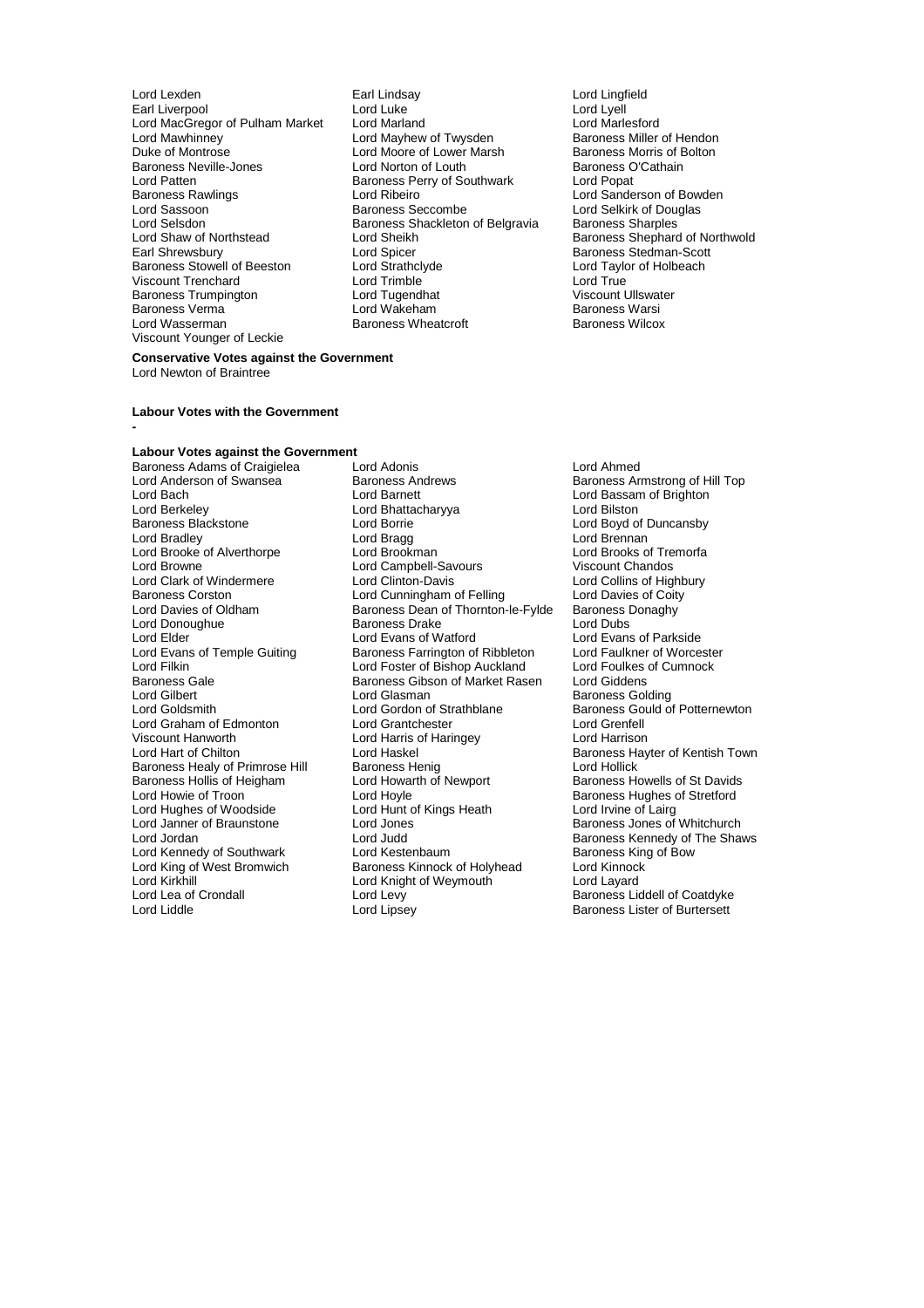Baroness Nye Lord O'Neill of Clackmannan<br>
Lord Peston<br>
Lord Peston Lord Plant of Highfield Lord Ponsonby of Shulbrede<br>
Baroness Prosser Lord Radice Lord Rea Baroness Rendell of Babergh Lord Rosser<br>
Lord Rosser Lord Rowlands Lord Sawyer **Baroness** Scotland of Asthal Baroness Scotland of Asthal Baroness Scotland Search Lord Tomlinson<br>
Lord Tunnicliffe The Communication Cambridge Baroness Turner of Camden Lord Warner Lord West of Spithead<br>
Baroness Whitaker<br>
Lord Whitty

Lord Lympne **Lord Macdonald of Tradeston** Lord MacKenzie of Culkein<br>
Lord Mackenzie of Framwellgate Baroness Mallalieu **Lord Mandelson** Lord Mandelson Lord Mackenzie of Framwellgate Baroness Mallalieu Lord Mandelson Baroness Massey of Darwen Lord Maxton Lord McAvoy Lord McConnell of Glenscorrodale Baroness McDonagh Baroness McIntosh of Hudnall Lord McKenzie of Luton Lord Mitchell<br>
Baroness Moraan of Elv Baroness Moraan of Huvton Lord Morris of Aberavon Baroness Morgan of Huyton Lord Morris of Handsworth Lord Morris of Handsworth Lord Myners Baroness Morris of Yardley Lord Morris of Handsworth Lord Myners<br>Baroness Norris of Yardley Lord O'Neill of Clackmannan Lord Patel of Bradford Lord Pendry **Communist Communist Communist Communist Communist Communist Communist Communist Communist Communist Communist Communist Communist Communist Communist Communist Communist Communist Communist Communist Communist** Baroness Prosser **Exercise Server Control** Lord Radice **Baroness Ramsay of Cartvale**<br>
Lord Rea **Baroness Rendell of Babergh** Lord Richard Lord Rosser **Lord Rowlands** Cord Rowlands **Baroness Royall of Blaisdon**<br>
Lord Sawyer **Baroness Scotland of Asthal** Cord Sewel Baroness Sherlock **Viscount Simon** Baroness Smith of Basildon<br>
Lord Snape **Baroness** Smith of Balmacar<br>
Lord Stevenson of Balmacar Lord Snape Lord Soley Lord Soley Lord Solew Lord Stevenson of Balmacara<br>
Lord Stevenson of Blackheath Baroness Symons of Vernham Dean Lord Taylor of Blackburn Baroness Symons of Vernham Dean Lord Taylor of Black<br>Lord Temple-Morris Baroness Thornton Baroness Taylor of Bolton Lord Temple-Morris **Baroness Thornton Corporation Corporation**<br>
Lord Touhig Lord Touhig<br>
Lord Triesman Lord Tunnicliffe **Baroness Turner of Camden** Baroness Wall of New Barnet<br>
Lord Warner **Baroness Will are Conserved Baroness Wheeler** Baroness Whitaker **Lord Whitty Lord Whitty** Cord Whitty **Lord Williams of Elvel**<br>
Lord Winston **Lord Wood of Anfield** Cord Woolmer of Leed Lord Winston Lord Wood of Anfield Lord Woolmer of Leeds Lord Young of Norwood Green

### **Liberal Democrat Votes with the Government**

Lord Addington **Lord Addington** Lord Alderdice **Baroness Barker**<br>Baroness Beniamin **Baroness Bonham-Carter of Yarnbury** Lord Bradshaw Baroness Falkner of Margravine Baroness Gard<br>Earl Glasgow Lord Goodhart Lord Hussain Baroness Hussein-Ece<br>Lord Jones of Cheltenham Baroness Kramer Baroness Northover Lord Palmer of Childs Hill<br>Lord Razzall Lord Redesdale Lord Sharman **Baroness Sharp of Guildford**<br>
Lord Shutt of Greetland **Baroness Sharp of Clifton** Lord Tyler<br>
Lord Wallace of Tankerness<br>
Baroness Walmsley Lord Willis of Knaresborough

Baroness Bonham-Carter of Yarnbury Lord Bradshaw<br>Lord Burnett Lord Chidgey Baroness Brinton **Carlo Burnett** Lord Burnett Lord Chidge Lord Chidge<br>
Lord Clement-Jones **Lord Download Lord Dholakia** Lord Dykes Lord Clement-Jones **Lord Dholakia**<br>Baroness Falkner of Margravine Baroness Garden of Frognal **Lord German** Earl Glasgow **Earl Access Example 2** Lord Goodhart Class Communication Baroness Hamwee<br>
Lord Hussain **Baroness Hammed Baroness Hussein-Ece** Baroness Jolly Lord Jones of Cheltenham Baroness Kramer Baroness Linklater of Butterstone<br>
Lord Macdonald of River Glaven Baroness Maddock Lord Macdonald of River Glaven Lord Marks of Henley-on-Thames Lord McNally **Lord Methuen**<br>
Baroness Miller of Chilthorne Domer Lord Newby **Lord Methuen** Baroness Nicholson of Winterbourne Baroness Miller of Chilthorne Domer Lord Newby **Baroness Nicholson comer Chilthorne Domer** Lord Palmer of Childs Hill **Baroness Randerson** Lord Razzall Lord Redesdale Lord Rennard Lord Roberts of Llandudno **Baroness Scott of Needham Market** Lord Sharkey<br>Lord Sharman **Baroness Sharp of Guildford** Lord Shipley Lord Storey Lord Taverne Lord Taverne Lord Teverson<br>
Lord Thomas of Gresford Baroness Thomas of Winchester Lord Tope Lord Thomas of Gresford Baroness Thomas of Winchester Lord Tope<br>
Lord Tyler Cord Wallace of Saltaire<br>
Lord Wallace of Saltaire

Lord Stoneham of Droxford Baroness Williams of Crosby

### **Liberal Democrat Votes against the Government** Lord Avebury **Lord Carlile of Berriew** Baroness Doocey

**Crossbench Votes with the Government**<br>
Lord Butler of Brockwell Viscount Craigavon Lord Butler of Brockwell Viscount Craigavon Lord Greenway

Lord Mawson Lord Powell of Bayswater